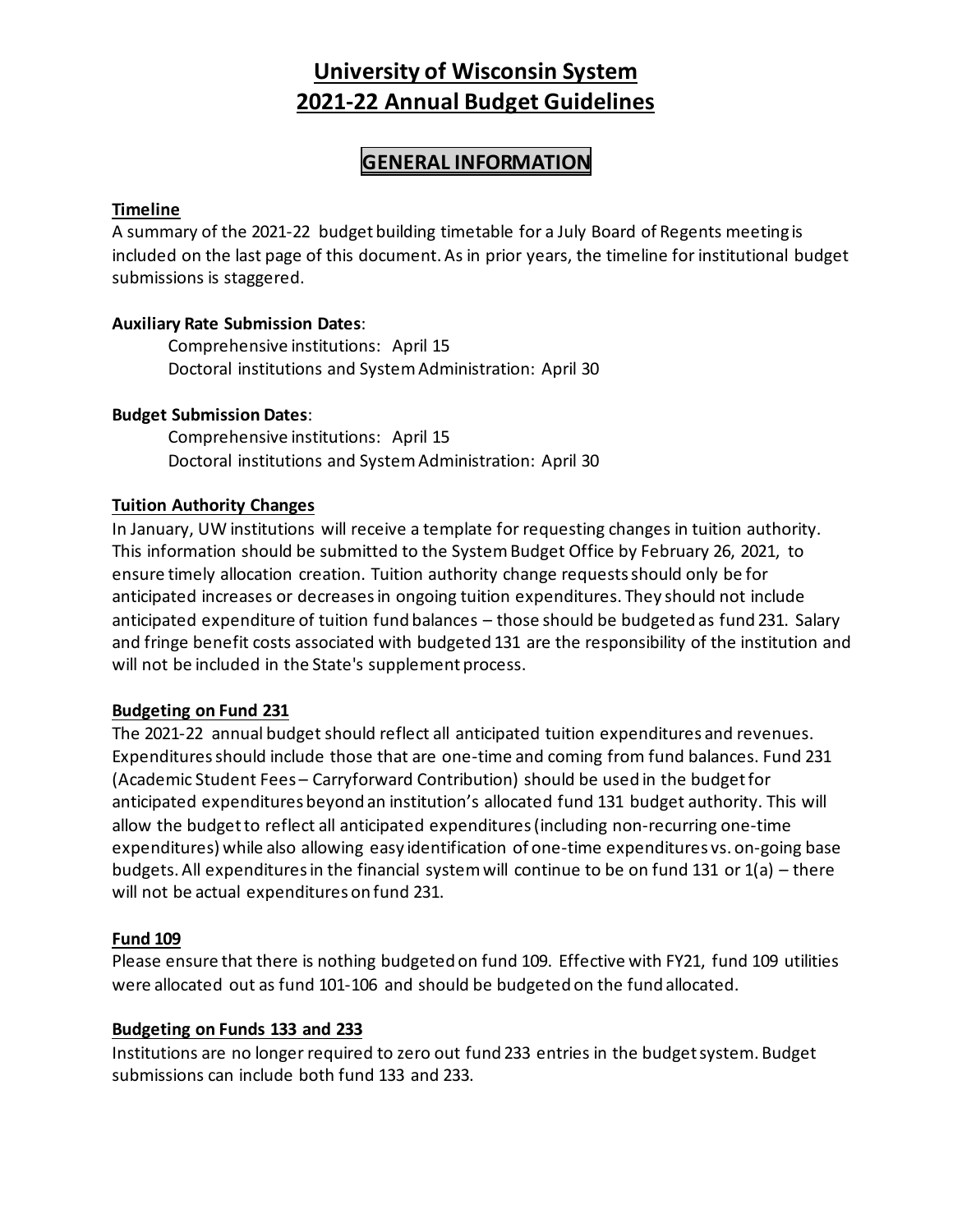## **GPR Budget Shifts**

While building your 2021-22 budget, keep in mind that there should be no shifts onto the GPR salary line beyond what has been allocated. Increases on the salary line may result in a corresponding increase to the fringe benefit line which will be de-allocated from your supplies and services budget. If your campus intends to make this type of shift, please reach out to Chrissy Klappa [\(cklappa@uwsa.edu\)](mailto:cklappa@uwsa.edu).

## **Pay Plan – General Information**

At this time there is uncertainty regarding pay plan for the 2021-2023 biennium. At the December 2020 meeting, the Board of Regents recommended a 2% pay plan for FY22. While pay plan has been proposed by the Board, at this time we are not able to ascertain what a final pay plan might look like. Any FY22 pay plan will be budgeted in a Phase II budget process, taking place after a final pay plan is approved by JCOER.

## **Planning for Non-GPR Funds Pay Plan**

Pay Plan should be built in as a lump sum amount either in a campus clearing account or in individual departments, and not attributed to individuals.

The 2019-21 Biennial Budget included funding for a 2% pay plan implemented on January 1, 2020 and an additional 2% pay play implemented on January 1, 2021. Budgets for 2021-22 will need to include the second half of the 2% pay plan implemented on January 1, 2021.

Institutions could budget for a 2% pay plan using the assumption that pay plan would be effective 7/1/21. In this scenario, if pay plan is not approved with this effective date, funds should not be expended as they would be needed to cover any increases effective in FY23.

Institutions could budget for a 1% pay plan using the assumption that pay plan would be effective 1/1/22. In this scenario, if pay plan is approved with an earlier effective date, cash balances would need to be used to fully fund costs in FY22.

## **Plan UW**

Plan UW is used for budgeting non-salary expenses as well as revenue and fringe benefit budgeting. Budgets are developed utilizing more detailed account codes rather than just the major class. The account code documentation can be found here: <https://www.wisconsin.edu/budget-planning/system-project/training/>

The System Budget Office will budget GPR revenue for institutions at the end of the budget development process. Campuses should not budget revenue on GPR funds. All other revenue (including 131 tuition revenue) should be budgeted based on the amount of revenue the institution expects to generate, rather than balancing to expenditures.

Plan UW integrates with the Shared Financial System (SFS) and the Compensation Administration Tool (CAT). More information and resources related to Plan UW can be found at: <https://www.wisconsin.edu/budget-planning/system-project/>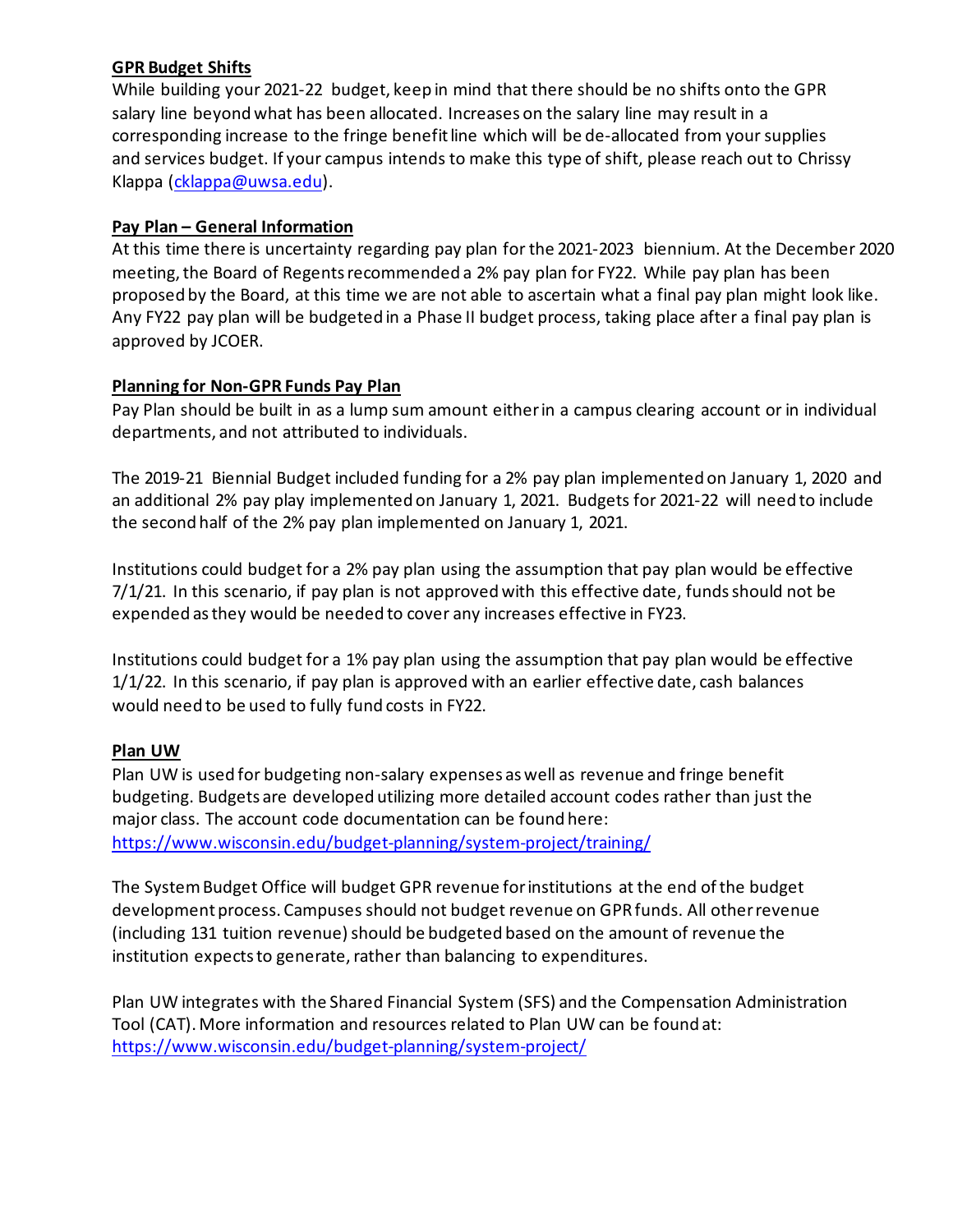## **Plan UW Integrations**

Integrations with Plan UW during FY22 budget development will happen on the following cadence:

| Combo Edit Checks           | Nightly                     |
|-----------------------------|-----------------------------|
| CAT to Plan UW (3x per day) | 3:00am, 10:00am, and 2:00pm |
| Department Metadata Refresh | Weekly                      |
| Account Metadata Refresh    | Weekly                      |

We are now using each institution's FY22 Department Tree for building the FY22 budget, a combo edit report will be emailed to campus contacts nightly.

#### **Planning Allocation System**

Effective with the development of the FY22 budget, the Planning Allocations are being brought into Plan UW. The new system will go live in mid-January. Training on Planning Allocation is being provided in January.

#### **SmartView**

It is recommended that users update their SmartView version at least once per year. Procedures for installing SmartView can be found here (ensure "run as administrator" is selected): <https://www.wisconsin.edu/budget-planning/system-project/help-topics/>

Step-by-step documentation for creating reports in SmartView ad hoc has been added to the Budget Office website and can be found here[: https://www.wisconsin.edu/budget](https://www.wisconsin.edu/budget-planning/system-project/training/)[planning/system-project/training/](https://www.wisconsin.edu/budget-planning/system-project/training/)

## **Compensation Administration Tool (CAT)**

Salary data will continue to be budgeted in the CAT. Detailed information and CAT resources can be found at: [https://www.wisconsin.edu/compensation-administration-tool/.](https://www.wisconsin.edu/compensation-administration-tool/)

#### **Auxiliary Submissions**

Please see the Auxiliary Cost Factors memo for information specific to the development and submission of auxiliary budgets.

#### **Non-GPR Positions**

For all non-GPR funding sources, the System Budget Office will be comparing the number of positions in the budget submission to the number of filled positions in the January position control reports. Budgeted positions that are significantly higher than the January filled position control levels will require a justification.

#### **Budget Reports**

To assure all budget development issues have been resolved please run the Allocated vs Budgeted reports and the CAT reports during budget development and prior to submitting your budget.

The Allocated vs Budgeted reports are found in the Planning Allocation System in the UWSA Planning Allocations card in Plan UW.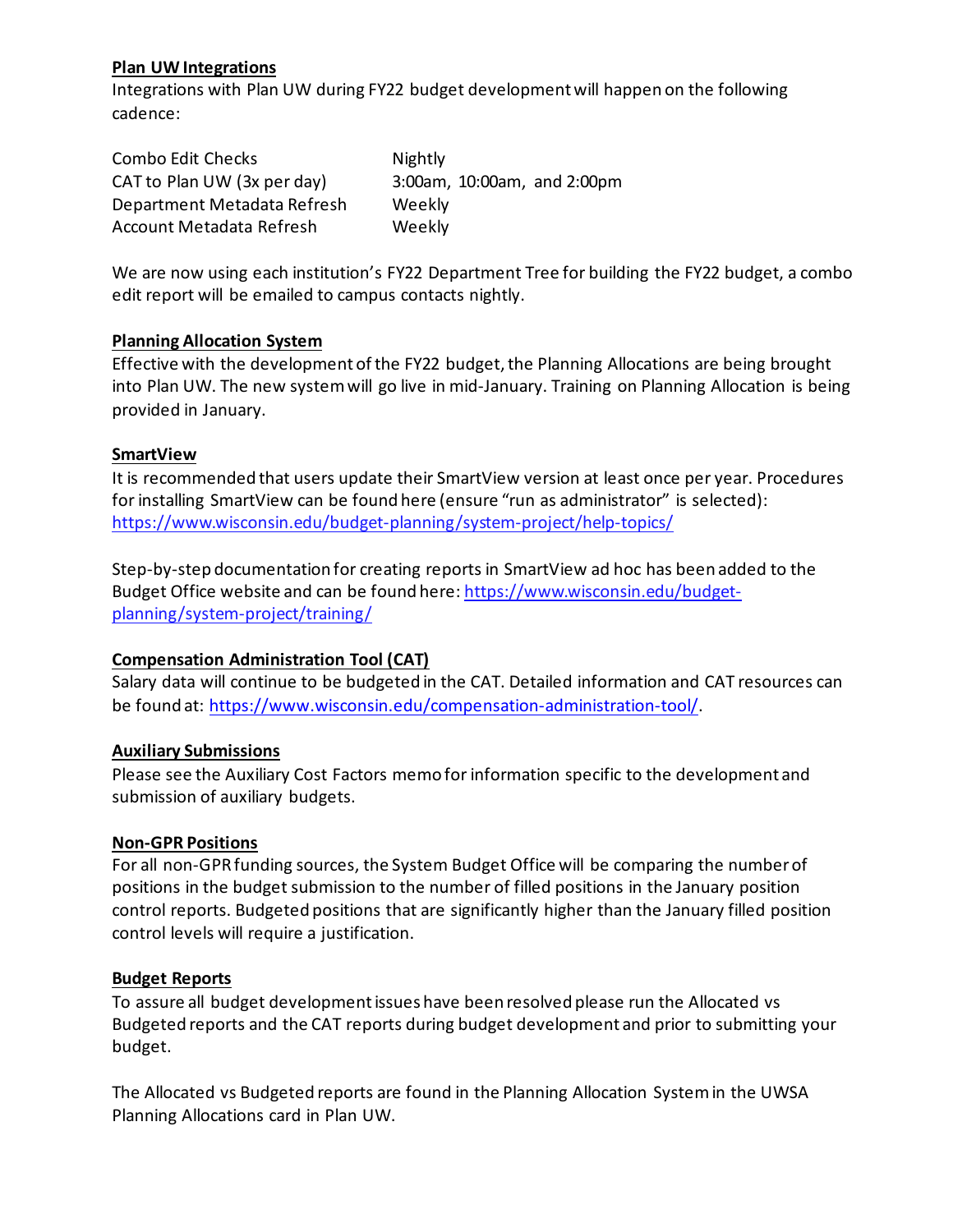Information regarding the CAT reports can be found at: <https://www.wisconsin.edu/compensation-administration-tool/>

At the time of submission, the following reports should be free from unexplained errors:

- Under Min, Over Max Report (CAT)
- Record Errors Report (CAT)
- Combo Edits Error Report (Plan UW)

Thank you, and please feel free to contact Chrissy Klappa at 608-890-2881 or [cklappa@uwsa.edu,](mailto:cklappa@uwsa.edu) or Aimee Arnold at 608-262-1544 or [aarnold@uwsa.edu,](mailto:aarnold@uwsa.edu) if you have any questions.

CAT specific questions should be directed to [jgoytowski@uwsa.edu.](mailto:jgoytowski@uwsa.edu) Plan UW specific questions should be directed to [Plan UW@uwsa.edu.](mailto:PlanUW@uwsa.edu)

## **Current Year Forecast Submission**

Campuses will submit their second FY21 current year forecast for inclusion as part of the 2021-22 Annual Budget Document. This forecast will be based on February data, and should be submitted to the System Budget Office no later than May 15, 2021.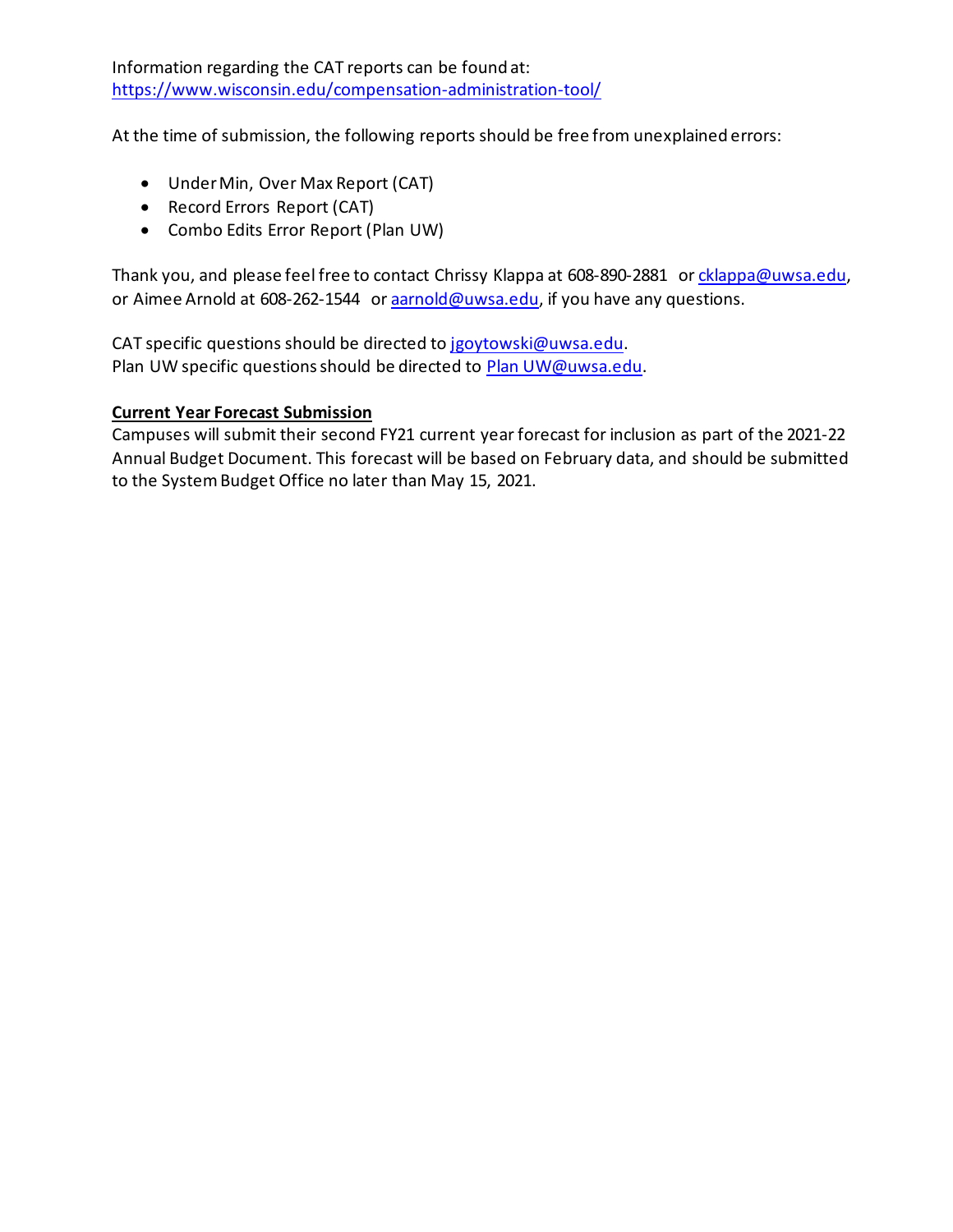# **HELPFUL HINTSANDINFORMATION FOR BUDGET RECONCILIATION**

The System Budget Office has prepared a list of some items to check for and verify before submitting the budget.

## **Planning Allocation System (in the UWSA Planning Allocation Card in Plan UW)**

Undistributed Funds – Review Allocation Reports for any undistributed funds and submit forms to the System Budget Office to distribute these funds. Once allocations have been entered, review the Allocated vs. Budgeted report to ensure undistributed lines have a zero variance.

Allocated vs. Budgeted Report – Review the Allocated vs. Budgeted report to check for the following items:

- For all funds that receive an allocation (GPR funds, 131, 132 and 189), there is zero variance for both dollars and FTE.
- Generally, we don't expect to see shifts onto or off-of the salary line. However, should your institution want to make such a shift, please reach out to us before doing so. If no shifts are being made onto or off-of salary, there should be a zero variance on 'Total S&W' and 'Total Non-S&W'.
- Any large shifts between programs, especially out of instruction and onto institutional support, may require an explanation during the check-out process.

## **CAT**

Position Report – You may want to run a position report to have a complete picture of all entries made in the CAT.

Under Min/Over Max – Run this report and review employees or vacant positions that may be under the min or over the max. Employees (or vacant positions) under the minimum should be corrected. Employees (or vacant positions) over the max should have an Extraordinary Salary Range (ESR) agreement with your institution.

Record Errors – This report should be free of errors, however there are a few exceptions. Contact Jennifer Goytowski jgoytowski@uwsa.edu for questions about exceptions.

## **Plan UW**

Consolidated Trend Review – Under Budget Review, use the Consolidated Trend Review to view your budget at a high level as well as compare it to prior years.

Revenue and Expense Report – Under Budget Reports, use the Revenue and Expense Report to check for the following items:

- PR revenue is budgeted appropriately
- No revenue is budgeted on GPR funds
- Revenue budgeted on fund 131 is what your institution believes you will generate in total tuition